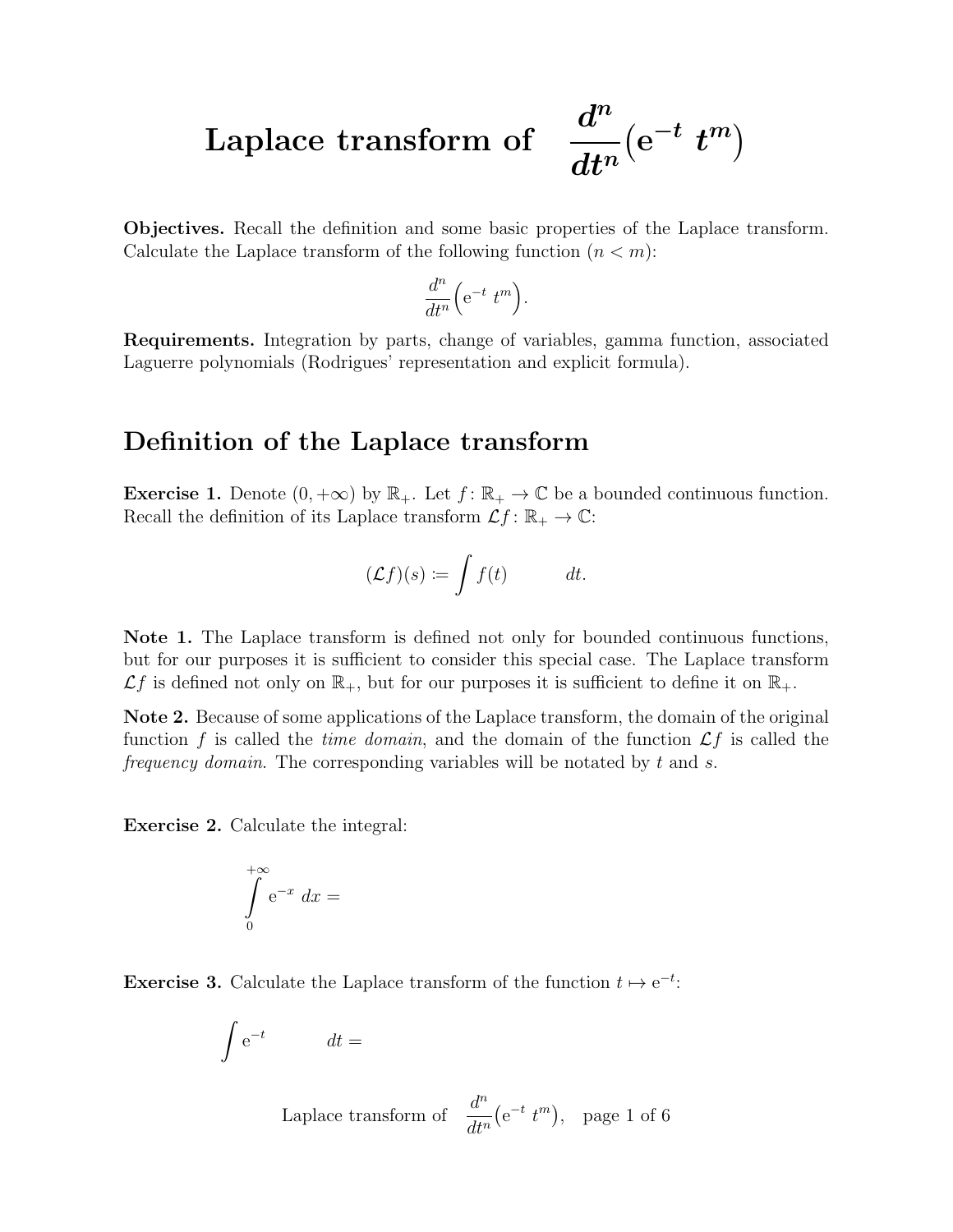## Frequency differentiation

**Exercise 4.** Let  $F \coloneqq \mathcal{L}f$ . Express  $F'(s)$  as the Laplace transform of a certain function.

$$
F'(s) = \int \frac{d}{ds} \left( \qquad \qquad \right) dt = \int dt.
$$

**Exercise 5.** Let  $m \in \{1, 2, ...\}$ . Express the Laplace transform of the function  $t \mapsto t^m f(t)$ through the function  $F \coloneqq \mathcal{L}f$ .

$$
\int t^m f(t) \qquad dt =
$$

**Exercise 6.** Let  $m \in \{1, 2, ...\}$ . Calculate the Laplace transform of the function  $t \mapsto$  $t^m e^{-t}$  using the results of the previous exercises:

$$
\int t^m \, \mathrm{e}^{-t} \qquad dt =
$$

Exercise 7. Recall the definition of the gamma function:

$$
\Gamma(x) = \int \t dt.
$$

**Exercise 8.** Let  $\alpha, \beta > 0$ . Express the following integral through the gamma function using a suitable change of variables:

$$
\int\limits_{0}^{+\infty} t^{\alpha} e^{-\beta t} dt =
$$

**Exercise 9.** Let  $m \in \{1, 2, ...\}$ . Calculate the Laplace transform of the function  $t \mapsto$  $t^m e^{-t}$  using the gamma function. Compare the answer with the result of the Exercise 6.

$$
\int_{0}^{+\infty} t^{m} e^{-t} \qquad dt =
$$

Laplace transform of  $\frac{d^n}{dx^n}$  $dt^n$  $(e^{-t} t^m)$ , page 2 of 6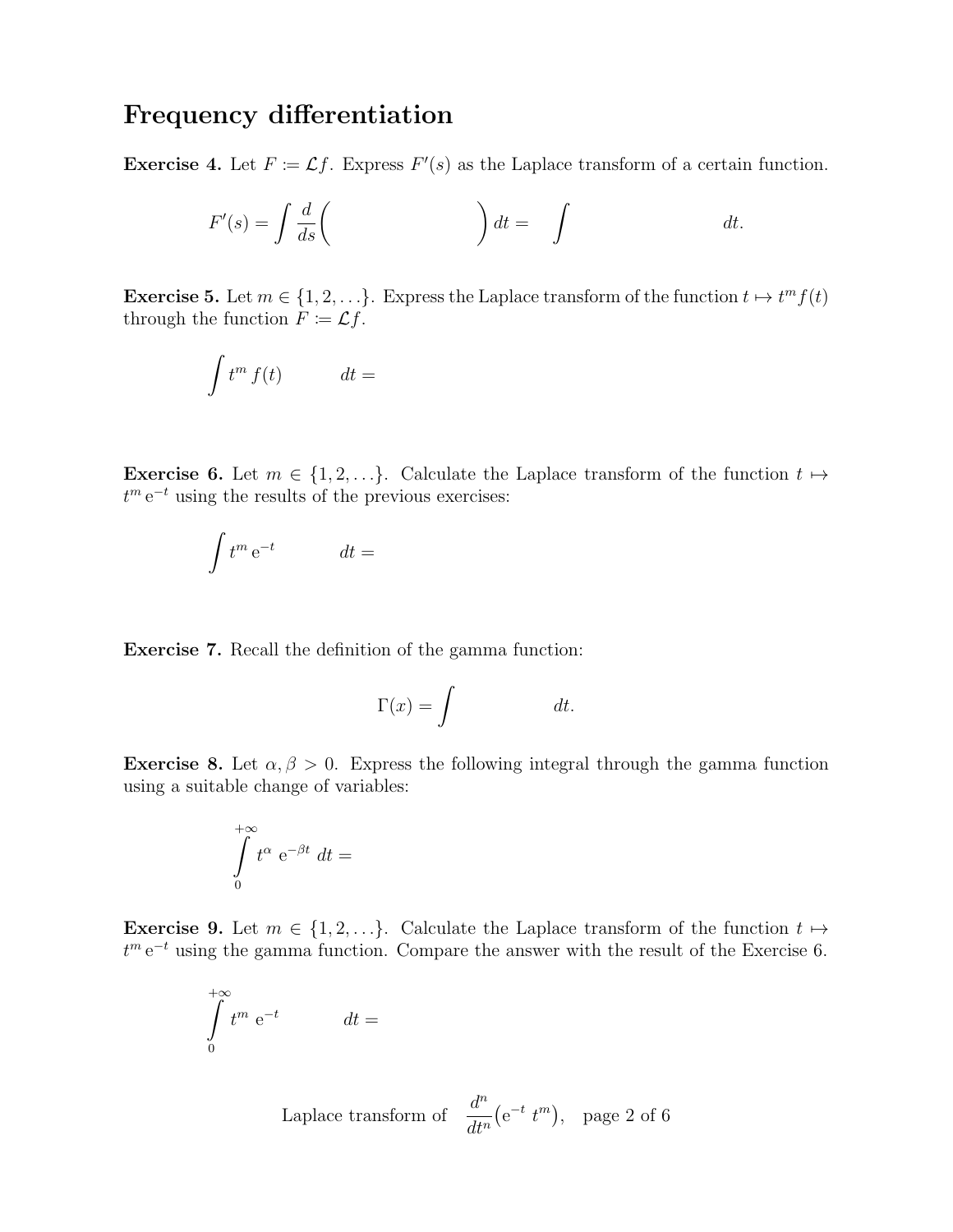## Time differentiation

**Exercise 10.** Let  $f: \mathbb{R}_+ \to \mathbb{C}$  be a continuously differentiable function such that f and  $f'$  are bounded on  $\mathbb{R}_+$ . Moreover suppose that the limit

$$
f(0^+):=\lim_{t\to 0^+}f(t)
$$

exists and is finite. Denote the Laplace transform of  $f$  by  $F$ . Integrating by parts calculate the Laplace transform of  $f'$ .

$$
\int f'(t) \qquad dt =
$$

**Exercise 11.** Let  $f: \mathbb{R}_+ \to \mathbb{C}$  be a twice continuously differentiable function such that f, f' and f'' are bounded on  $\mathbb{R}_+$ . Moreover suppose that the limits

$$
f(0^+) := \lim_{t \to 0^+} f(t), \qquad f'(0^+) := \lim_{t \to 0^+} f'(t)
$$

exist and are finite. Denote the Laplace transform of  $f$  by  $F$ . Calculate the Laplace transform of  $f''$ .

$$
\int f''(t) \qquad dt =
$$

Laplace transform of 
$$
\frac{d^n}{dt^n}(e^{-t} t^m)
$$
, page 3 of 6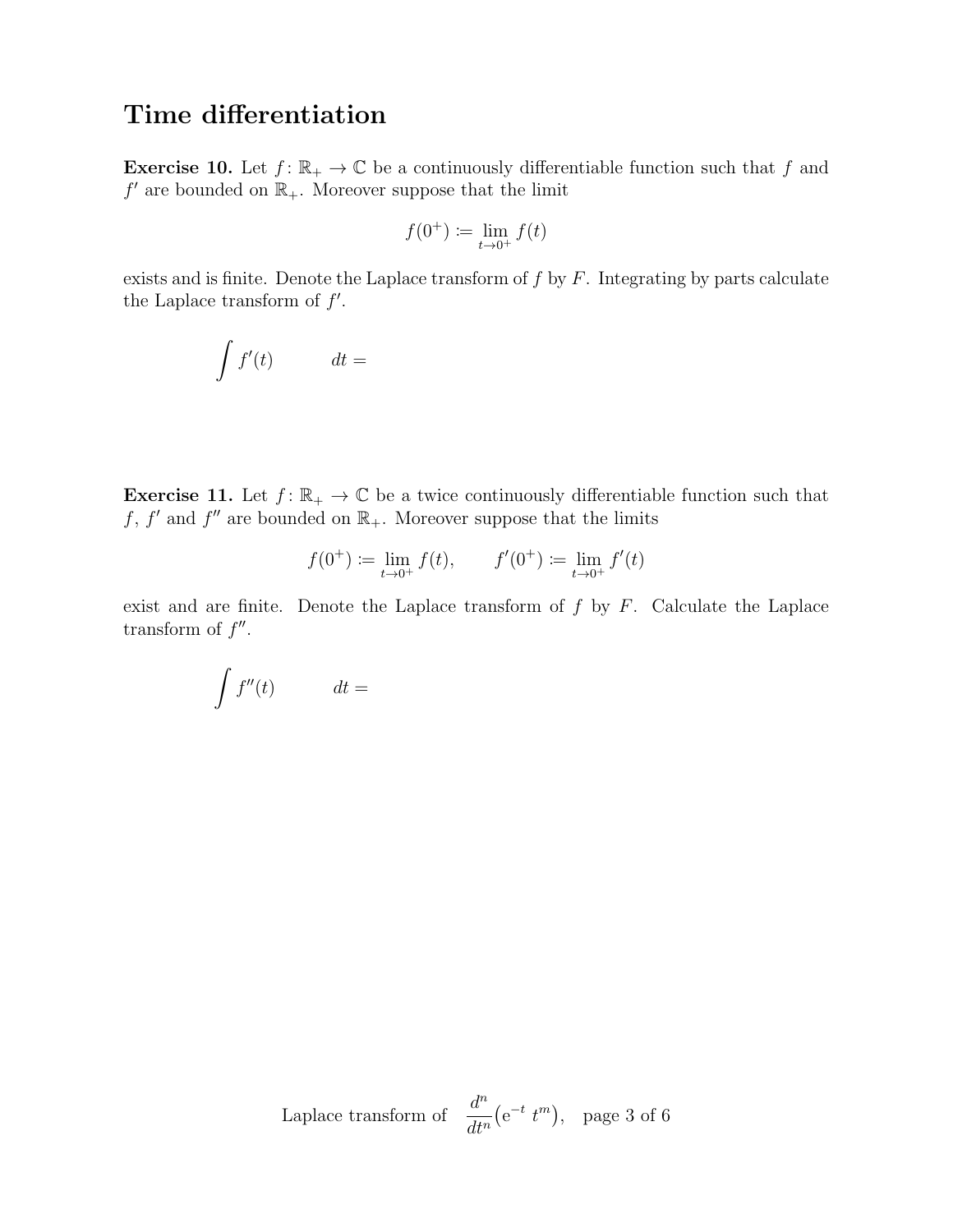**Exercise 12.** Let  $f: \mathbb{R}_+ \to \mathbb{C}$  be a n times continuosly differentiable function such that  $f, f', \ldots, f^{(n)}$  are bounded on  $\mathbb{R}_+$ . Moreover suppose that the limits

$$
f(0^+) := \lim_{t \to 0^+} f(t), \qquad f'(0^+) := \lim_{t \to 0^+} f'(t), \qquad \dots, \qquad f^{(n-1)}(0^+) := \lim_{t \to 0^+} f^{(n-1)}(t)
$$

exist and are finite. Denote the Laplace transform of  $f$  by  $F$ . Generalazing the results of the previous exercises write a formula for the Laplace transform of  $f^{(n)}$ .

$$
\int f^{(n)}(t) \qquad dt = \tag{1}
$$

Exercise 13. Prove by mathematical induction the formula (1).

**Exercise 14.** Let  $f: \mathbb{R}_+ \to \mathbb{C}$  be a n times continuosly differentiable function such that  $f, f', \ldots, f^{(n)}$  are bounded on  $\mathbb{R}_+$ . Moreover suppose that the following limits are zero:

$$
\lim_{t \to 0^+} f(t) = 0, \qquad \lim_{t \to 0^+} f'(t) = 0, \qquad \dots, \qquad \lim_{t \to 0^+} f^{(n-1)}(t) = 0.
$$

Denote the Laplace transform of f by F. Calculate the Laplace transform of  $f^{(n)}$ .

$$
\int f^{(n)}(t) \qquad dt =
$$

Laplace transform of  $\frac{d^n}{dx^n}$  $dt^n$  $(e^{-t} t^m)$ , page 4 of 6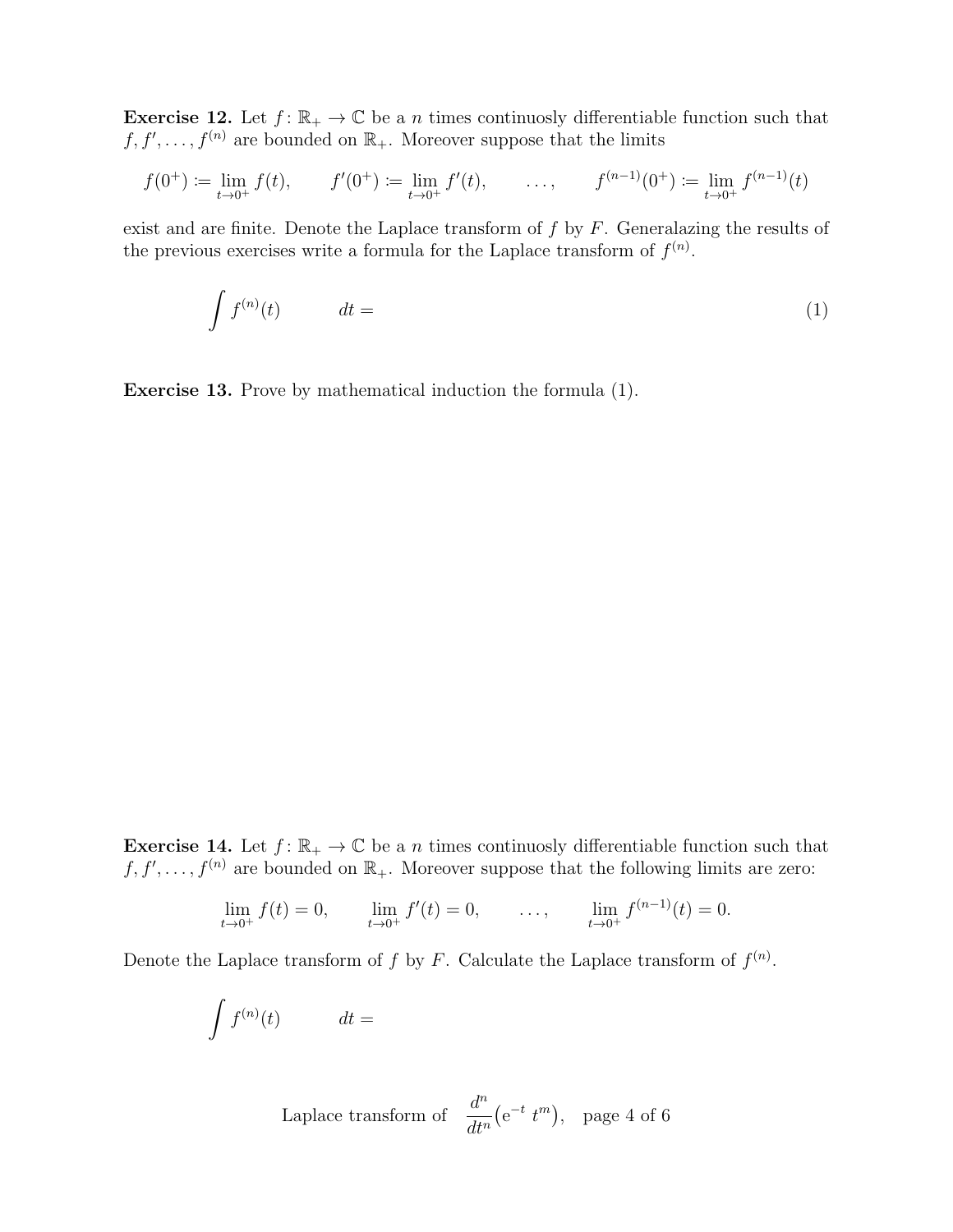## Laplace transform of  $\overline{d}^n$  $dt^n$  $(e^{-t} t^m)$

Let  $m \in \{1, 2, \ldots\}$ . In the exercises of this section we work with the function  $h: \mathbb{R}_+ \to \mathbb{C}$ defined by

$$
h(t) \coloneqq t^m e^{-t}.
$$

Definition 1 (associated Laguerre polynomials). The associated Laguerre polynomials  $L_n^{(p)}$  can be defined by the following formula (*Rodrigues' representation*):

$$
L_n^{(p)}(t) := \frac{1}{n!} t^{-p} e^t \frac{d^n}{dt^n} \left( e^{-t} t^{n+p} \right).
$$
 (2)

Note that in the notation  $L_n^{(p)}$  the superscript <sup>(p)</sup> does not refer to the p-st derivative.

Exercise 15. Recall the Leibniz rule for the second derivative of the product of two functions:

$$
(fg)'' =
$$

**Exercise 16.** Calculate  $L_2^{(p)}$  $2^{(p)}$  (apply the Leibniz rule and simplify the result):

$$
L_2^{(p)}(t) = \frac{1}{2} t^{-p} e^t \left( e^{-t} t^{p+2} \right)^{\prime\prime} =
$$

Note 3. Applying the Leibniz rule for the nth derivative of the product of two functions one can easily prove that the function  $L_n^{(p)}$  defined by is a polynomial and calculate its coefficients. We shall not do it here.

Exercise 17. Generalazing the result of the exercise 16, complete the following statement:

The function  $L_n^{(p)}$  defined by (2) is a polynomial of degree  $\sum_{i=1}^{n}$ 

?

.

Laplace transform of 
$$
\frac{d^n}{dt^n}(e^{-t} t^m)
$$
, page 5 of 6